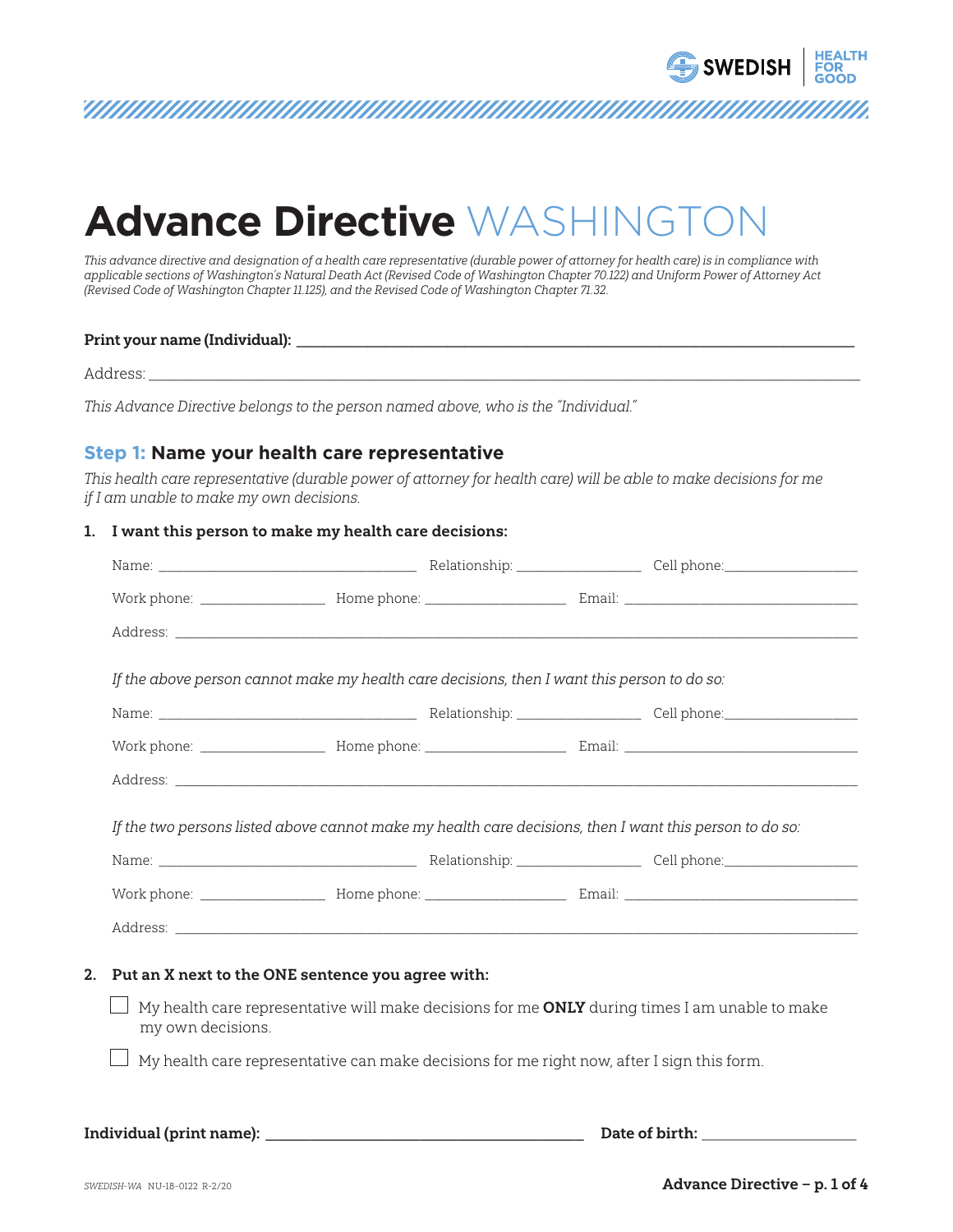

|  |  | 3. How do you want your health care representative to follow your health care wishes? |  |
|--|--|---------------------------------------------------------------------------------------|--|
|--|--|---------------------------------------------------------------------------------------|--|

Put an X next to the **ONE** sentence you most agree with:

| $\Box$ Total flexibility: It is OK for my health care representative NOT to follow any of my health care wishes |
|-----------------------------------------------------------------------------------------------------------------|
| if, after talking with my doctors, he/she thinks it is best for me at that time.                                |

 $\Box$  Some flexibility: It is OK for my health care representative NOT to follow some of my health care wishes if, after talking with my doctors, he/she thinks it is best for me at that time.

**Minimal flexibility:** I want my health care representative to follow my health care wishes as closely as possible. Please respect my wishes, even if doctors recommend otherwise.

#### **Step 2: Indicate your health care wishes.**

#### 1. My life is (put an X by your choice of A or B):

- $\Box$  A. Always worth living no matter how sick I am
- $\Box$  B. Only worth living if (put an X by all that are true for you):
	- $\Box$  I can talk with family and friends
	- $\Box$  I can wake up from a coma
	- $\Box$  I can feed, bathe or take care of myself
	- $\Box$  I can be free from pain
	- $\Box$  I can live without being hooked up to machines
	- $\Box$  I am not sure what particular circumstances would make my life worth living
	- $\Box$  In my own words:

#### 2. If I am so sick that I will likely die soon (put an X by the one you choose):

See supplemental materials for more information on life support treatments.

| $\Box$ Try all life-support treatments that my doctors think might help. If the treatments do not work and there |
|------------------------------------------------------------------------------------------------------------------|
| is little hope of getting better, I want to stay on life-support machines even if I may be suffering.            |
| $\Box$ Try all life-support treatments that my doctors think might help. If the treatments do not work and there |

is little hope of getting better, **I DO NOT want to stay on life-support machines.** If I am suffering, I want life-support treatments to stop so that I can be allowed to die gently.

 $\Box$  I DO NOT want life-support treatments. I want to focus on being comfortable. I prefer to have a natural death.

I want my **health care representative** to decide for me.

 $\Box$  I am not sure what I would like done.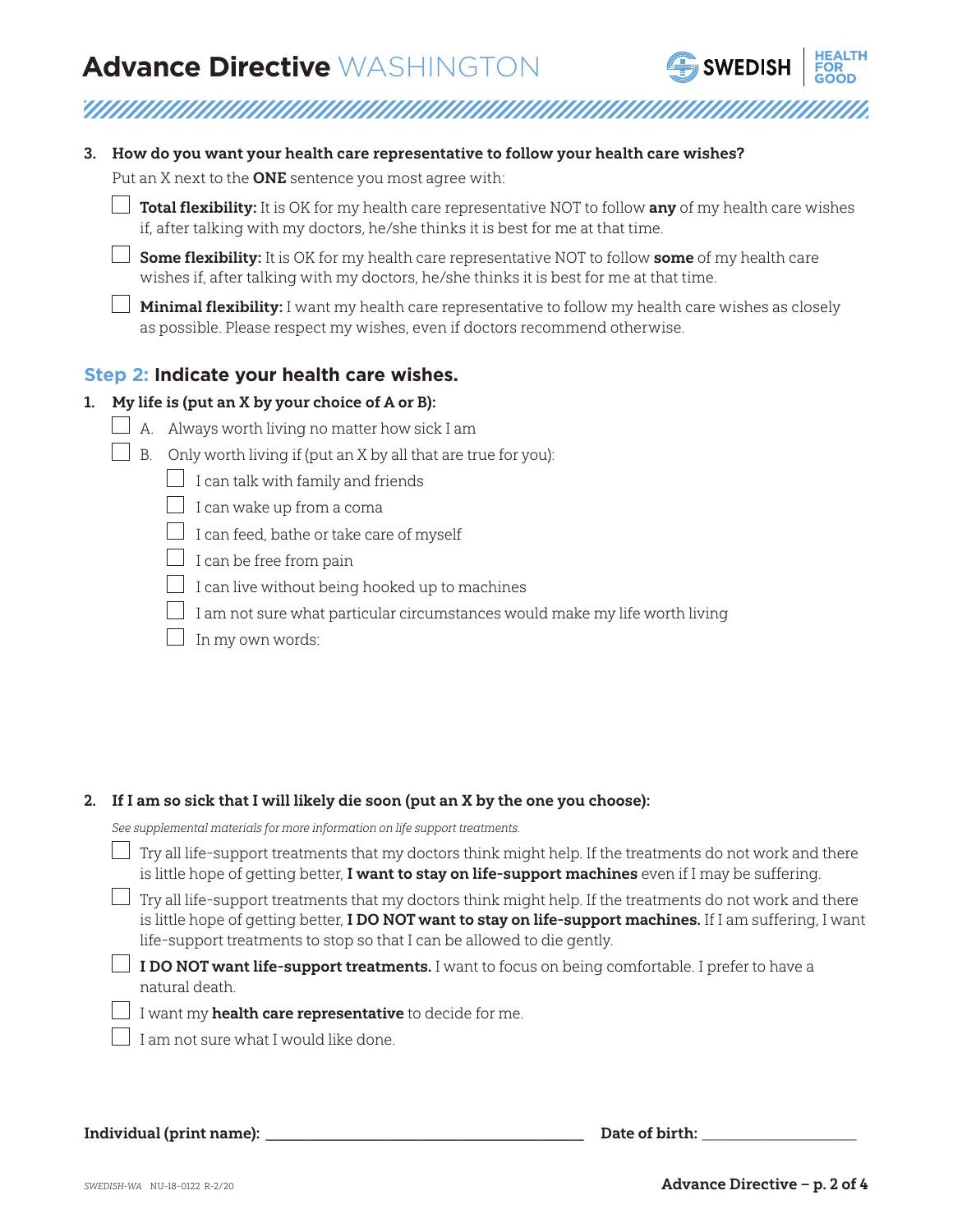

- 3. If I am dying, it is important for me to be (put an X by the one you choose):
	- $\Box$  At my home or the home of a loved one
	- $\Box$  In a hospital or other care center
	- $\Box$  Any place where I can be cared for in comfort and ease both for myself and my loved ones
	- $\Box$  Other wishes about places where I want to be or not be:
	- $\Box$  OR It is not important to me where I am cared for
- 4. Here is more information to help my health care representative know of my wishes and preferences: I am comforted by (types of music, readings, presence of certain people or pets, massage, etc.):

These cultural, spiritual or religious beliefs and practices are important to me:

I would like to donate the following organs or tissues when I die (if any):

I have the following funeral arrangements and would like to be (buried, cremated, etc. … Include information about any specific death rituals or practices):

If anyone asks how I want to be remembered, please say this about me:

Other things I want you to know:

Consider attaching an extra page with a list of individuals you would like contacted to let them know of your health condition. Include names and contact information. Be sure to include your name and date of birth.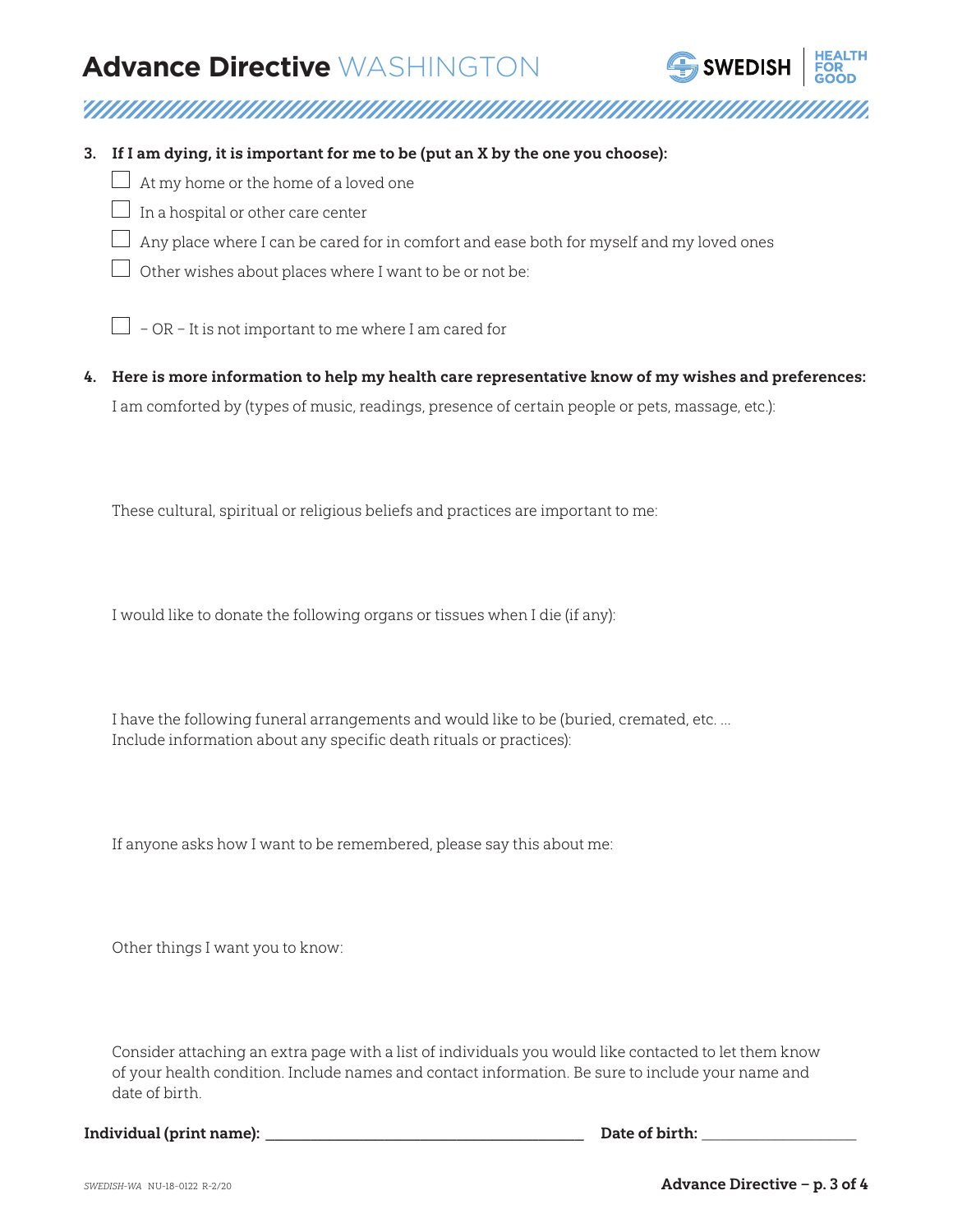

<u>TAANIMANAN MANAMANAN MANAMANAN MANAMANAN MANAMAN</u>

#### **Step 3: Sign document in front of either 1) two witnesses or 2) notary public**

| <b>Option 1 - TWO Witnesses</b>                                                                                                                                                                                                                                                                                                                 |  |  |  |                                                                                                |  |  |  |
|-------------------------------------------------------------------------------------------------------------------------------------------------------------------------------------------------------------------------------------------------------------------------------------------------------------------------------------------------|--|--|--|------------------------------------------------------------------------------------------------|--|--|--|
| By signing as a witness, I (the witness) affirm that I meet the following requirements:                                                                                                                                                                                                                                                         |  |  |  |                                                                                                |  |  |  |
| · I was present when the Individual signed this form                                                                                                                                                                                                                                                                                            |  |  |  |                                                                                                |  |  |  |
| · I know the Individual is who he/she says he/she is                                                                                                                                                                                                                                                                                            |  |  |  |                                                                                                |  |  |  |
| · I am at least 18 years old                                                                                                                                                                                                                                                                                                                    |  |  |  |                                                                                                |  |  |  |
| · The Individual does not appear to be incapacitated or acting under fraud, undue influence or duress<br>· I am not the Individual's health care representative<br>· I am not the Individual's health care provider<br>· I am not an employee of the Individual's health care provider<br>· I am not a care provider where the Individual lives |  |  |  |                                                                                                |  |  |  |
|                                                                                                                                                                                                                                                                                                                                                 |  |  |  | · I am not related to the Individual by blood, marriage or domestic partnership                |  |  |  |
|                                                                                                                                                                                                                                                                                                                                                 |  |  |  | · I will not benefit financially — be eligible for any of the Individual's money or property — |  |  |  |
|                                                                                                                                                                                                                                                                                                                                                 |  |  |  | after the Individual dies                                                                      |  |  |  |
|                                                                                                                                                                                                                                                                                                                                                 |  |  |  | Signature: Date: Date: 2010                                                                    |  |  |  |
|                                                                                                                                                                                                                                                                                                                                                 |  |  |  |                                                                                                |  |  |  |
|                                                                                                                                                                                                                                                                                                                                                 |  |  |  |                                                                                                |  |  |  |
|                                                                                                                                                                                                                                                                                                                                                 |  |  |  |                                                                                                |  |  |  |
|                                                                                                                                                                                                                                                                                                                                                 |  |  |  |                                                                                                |  |  |  |
|                                                                                                                                                                                                                                                                                                                                                 |  |  |  |                                                                                                |  |  |  |
|                                                                                                                                                                                                                                                                                                                                                 |  |  |  |                                                                                                |  |  |  |
| <b>Option 2 - Notary</b>                                                                                                                                                                                                                                                                                                                        |  |  |  |                                                                                                |  |  |  |
| State of Washington                                                                                                                                                                                                                                                                                                                             |  |  |  |                                                                                                |  |  |  |
|                                                                                                                                                                                                                                                                                                                                                 |  |  |  |                                                                                                |  |  |  |
| and acknowledge it to be his or her free and voluntary act for the uses and purposes mentioned in the instrument.                                                                                                                                                                                                                               |  |  |  |                                                                                                |  |  |  |
| (Notary Seal)                                                                                                                                                                                                                                                                                                                                   |  |  |  |                                                                                                |  |  |  |
|                                                                                                                                                                                                                                                                                                                                                 |  |  |  |                                                                                                |  |  |  |
|                                                                                                                                                                                                                                                                                                                                                 |  |  |  |                                                                                                |  |  |  |
|                                                                                                                                                                                                                                                                                                                                                 |  |  |  |                                                                                                |  |  |  |
|                                                                                                                                                                                                                                                                                                                                                 |  |  |  |                                                                                                |  |  |  |

**Step 4: Be sure to give copies of your completed advance directive to your health care representative and alternates, health care providers, family members, friends and others important to you.**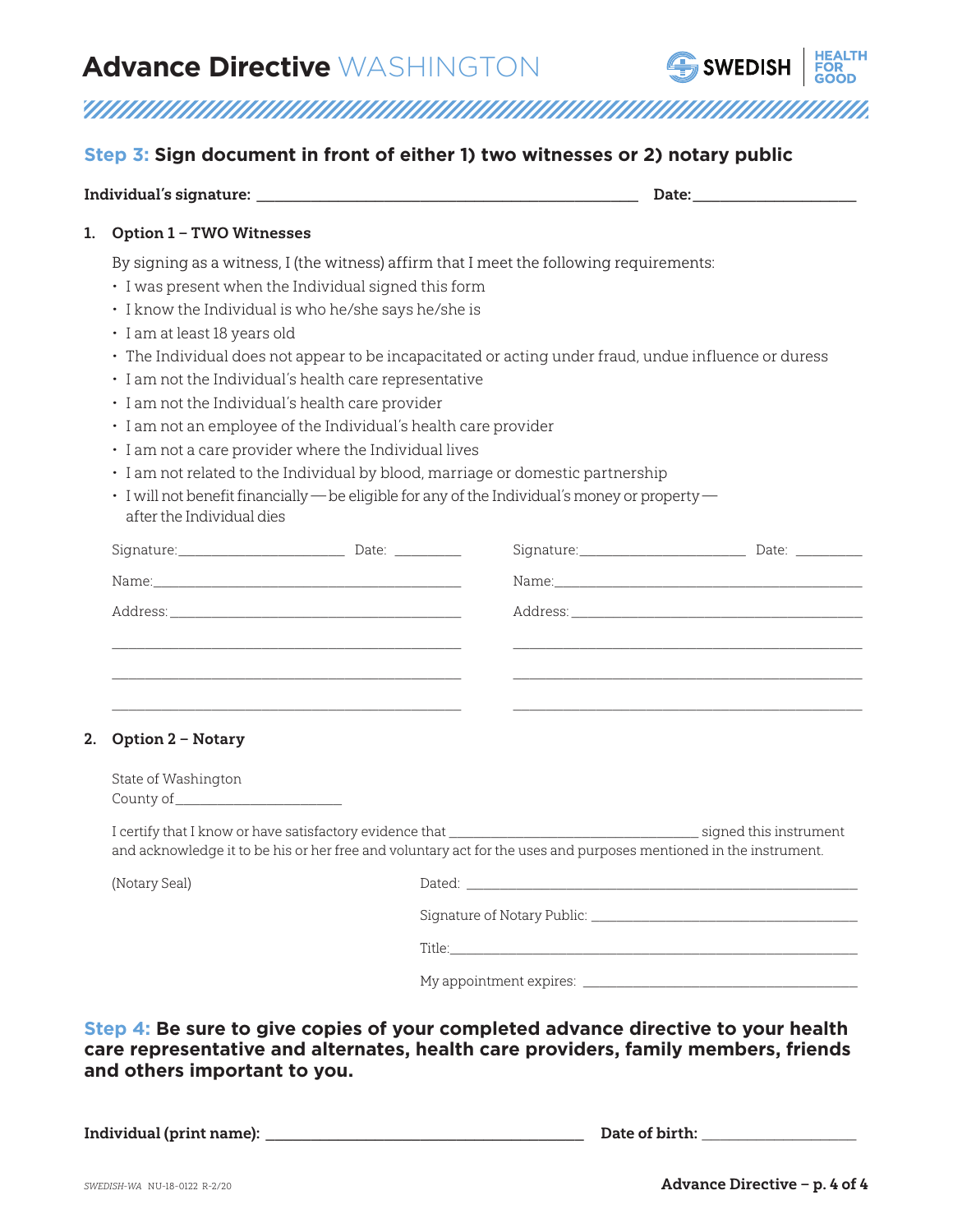

# 

### Instructions and information

#### **Step 1:**

#### **Name your health care representative**

Name someone you trust to make health care choices for you if you are unable to make your own decisions. Provide name and contact information for this person, along with one or two additional individuals.

#### Choose a family member or friend who:

- Is 18 years of age or older
- Knows you well
- Is willing to do this for you
- Is able to make difficult decisions based on your wishes
- Will effectively communicate the information you provide in your advance directive to health care providers and family members
- Will have an ongoing conversation with you about your health and your wishes

Your representative cannot be your doctor or someone who works at the hospital or clinic where you are receiving care unless he or she is a member of your family.

#### Your health care representative can:

- Decide where you will receive care
- Select or dismiss health care providers
- Agree to or say no to medications, tests and treatments, including those for life support
- Take legal action needed to carry out your wishes
- Contact a spiritual leader or others on your behalf
- Help you receive health care consistent with your wishes
- Help with decisions about what happens to your body and organs after you die (however, note that your health care representative's legal decision-making authority ends when you die, so be as clear as you can in your advance directive about issues important to you and plan accordingly).
- 2. In most cases, individuals want their health care representative to make decisions for them only during times they are unable to make their own decisions; however, you might want that help immediately. Remember that as long as you have the ability to make your own decisions and can communicate, you can update your advance directive.
- 3. Select one of the choices concerning flexibility to provide guidance for your health care representative.

#### **Step 2:**

#### **Indicate your health care wishes**

- 1. Choose A or B. If you choose B, it will be helpful to your health care representative to know more by selecting the items true for you and adding information important to you.
- 2. Select one of the choices to provide guidance concerning life support treatments. Below is some information about some life support treatments that may or may not be successful in helping you live longer. Ask your health care providers for more information as needed.

#### CPR or cardiopulmonary resuscitation

This may involve (1) Pressing hard on your chest to keep your blood pumping, (2) Electrical shocks to jump-start your heart, (3) Medicines in your veins.

#### Breathing machine or ventilator

This machine pumps air into your lungs and breathes for you through a tube placed in your throat. You are not normally able to talk or eat when you are on the machine.

#### Dialysis

This machine cleans your blood if your kidneys stop working.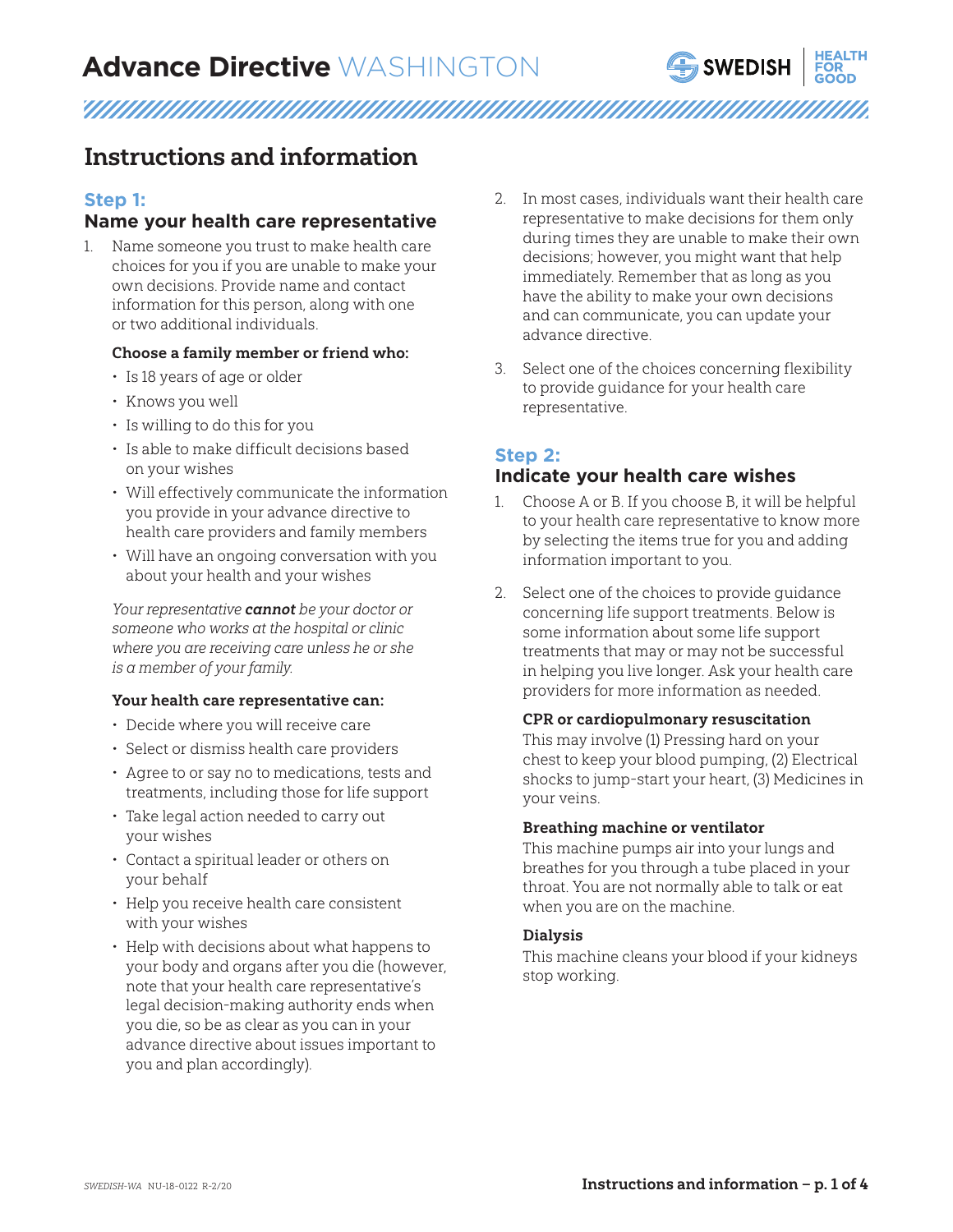

### 

### Instructions and information

#### Feeding tube

This tube provides food to your body if you cannot swallow. The tube is placed down your throat into your stomach. It can also be placed surgically through your abdomen.

#### Blood transfusions

This puts your (or another person's) blood into your veins.

#### Other life support treatments might include surgery and medicines.

- 3 Select one of the choices to provide guidance to your health care representative.
- 4. Provide information you want others to know in order to help your wishes be honored, such as
	- Religious or spiritual beliefs, including spiritual leaders you want contacted if you might die soon
	- Your wishes in terms of organ or tissue donation
	- Whether you would prefer to have an autopsy or not
	- Your preference about burial or cremation
	- Information about other durable power of attorney documents, such as for finances or mental capacity
	- More details about decisions you want or do not want your health care representative to make

Note: You can add extra pages to your Advance Directive as needed to capture what is important for others to know. If you add pages, clearly label as additions to your Advance Directive and include your name, signature and date of birth on each page. You can also omit or strike through items you decide not to complete.

#### **Step 3:**

#### **Sign document in front of either 1) two witnesses or 2) notary public.**

#### **Step 4:**

#### **Give copies of your completed advance directive (pages 1-4 plus extra pages) to:**

- Health care representative (and alternates)
- Family
- Friends
- Attorney (if you have one)
- Health care providers
- Hospitals
- Clergy, rabbi, imam or faith community representative (if appropriate for you)

Keep a list of where you send your advance directive so that you can replace with updates whenever you change your designated health care representative or alternates, or your health care wishes.

Store your advance directive so it can be easily found in an emergency. Consider keeping a PDF copy on your phone app or on an electronic storage device (USB), copies in your glove compartment, etc. Make it easy for your family members and friends to find your documents.

You might choose to keep the instruction pages with your Advance Directive; however, the copies you share just need to be the four-page Advance Directive form plus any extra pages you add.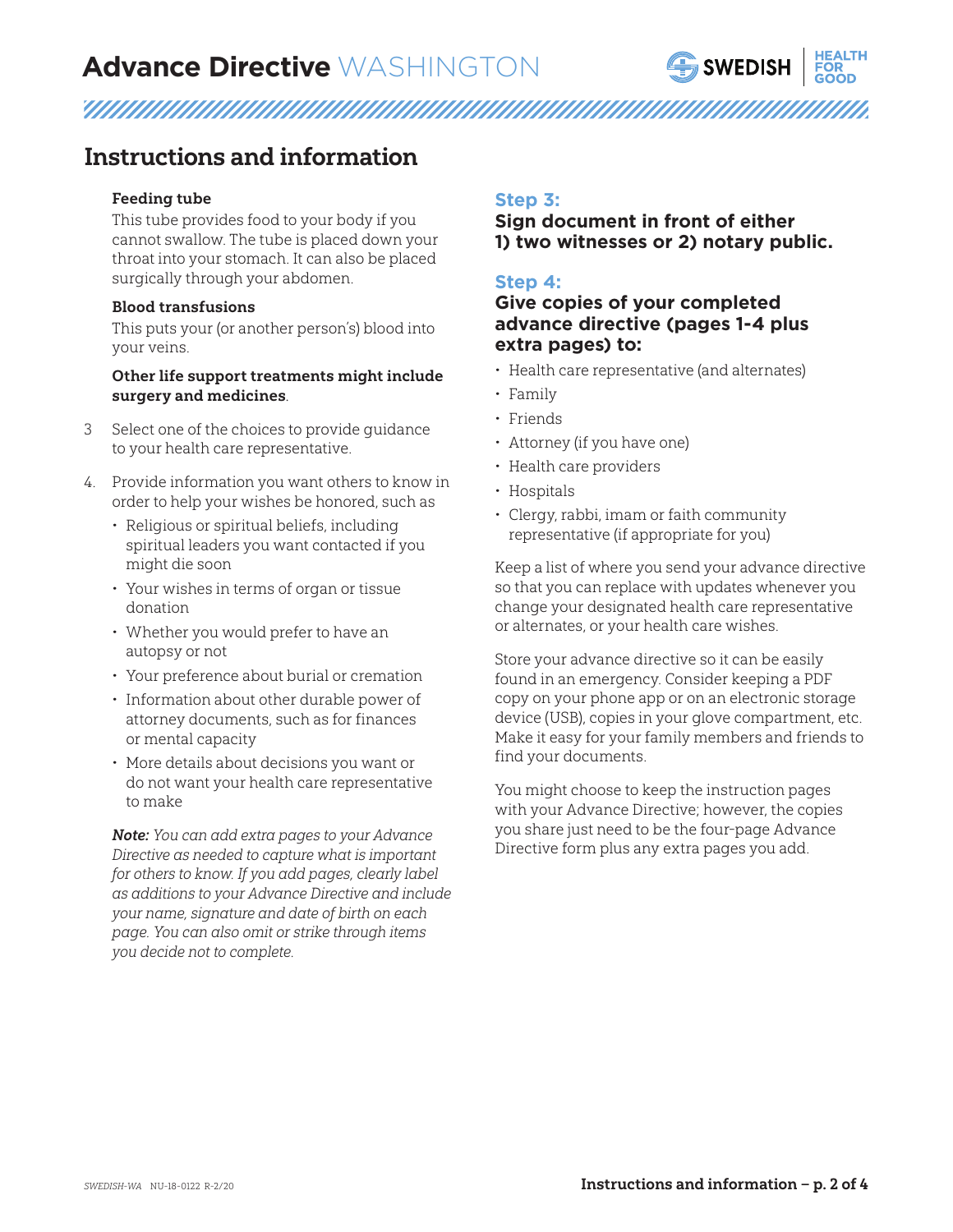

### Instructions and information

#### **Notice of nondiscrimination and accessibility rights**

We comply with applicable federal civil rights laws and do not discriminate on the basis of race, color, national origin, age, disability or sex. Swedish does not exclude people or treat them differently because of race, color, national origin, age, disability or sex. Swedish:

- (1) Provides free aids and services to people with disabilities to communicate effectively with us, such as: (a) Qualified sign language interpreters; and (b) Written information in other formats (large print, audio, accessible electronic formats, other formats).
- (2) Provides free language services to people whose primary language is not English, such as: (a) Qualified interpreters; and (b) Information written in other languages.

If you need any of the above services, please contact the appropriate civil rights coordinator below. If you need Telecommunications Relay Services, please call 1-800-833-6384 or 7-1-1.

If you believe that Swedish has failed to provide these services or discriminated in another way on the basis of race, color, national origin, age, disability, or sex, you can file a grievance with Swedish by contacting the civil rights coordinator for your service location as listed below:

| <b>Service location</b> | <b>Civil rights coordinator</b>                                              |
|-------------------------|------------------------------------------------------------------------------|
| All locations except    | Civil rights coordinator, 101 W. 8th Ave., Spokane, WA 99204                 |
| Swedish Edmonds         | Telephone: 1-844-469-1775; Interpreter line: 1-888-311-9127                  |
|                         | Email: Nondiscrimination.WA@providence.org                                   |
| Swedish Edmonds         | Civil rights coordinator (Bed Control), 21601 76th Ave. W. Edmonds, WA 98026 |
|                         | Telephone: 1-844-469-1775; Interpreter line: 1-888-311-9178                  |
|                         | Email: Nondiscrimation.SHS@providence.org                                    |
| Senior Services         | Civil rights coordinator, 2811 S. 102nd St., Suite 220, Tukwila, WA 98168    |
|                         | Telephone: 1-844-469-1775; Interpreter line: 1-888-311-9127;                 |
|                         | Email: Nondiscrimination.pscs@providence.org                                 |

You can file a grievance in person or by mail, fax or email. If you need help filing a grievance, one of the above-noted civil rights coordinators is available to help you.

You can also file a civil rights complaint with the U.S. Department of Health and Human Services, Office for Civil Rights, electronically through the Office for Civil Rights Complaint Portal, available at https://ocrportal.hhs.gov/ocr/portal/lobby.jsf, or by mail or phone at:

U.S. Department of Health and Human Services 200 Independence Ave. SW Room 509F, HHH Building Washington, DC 20201 1-800-368-1019, 800-537-7697 (TDD).

Complaint forms are available at [http://www.hhs.gov/ocr/office/file/index.html](https://www.hhs.gov/ocr/complaints/index.html).